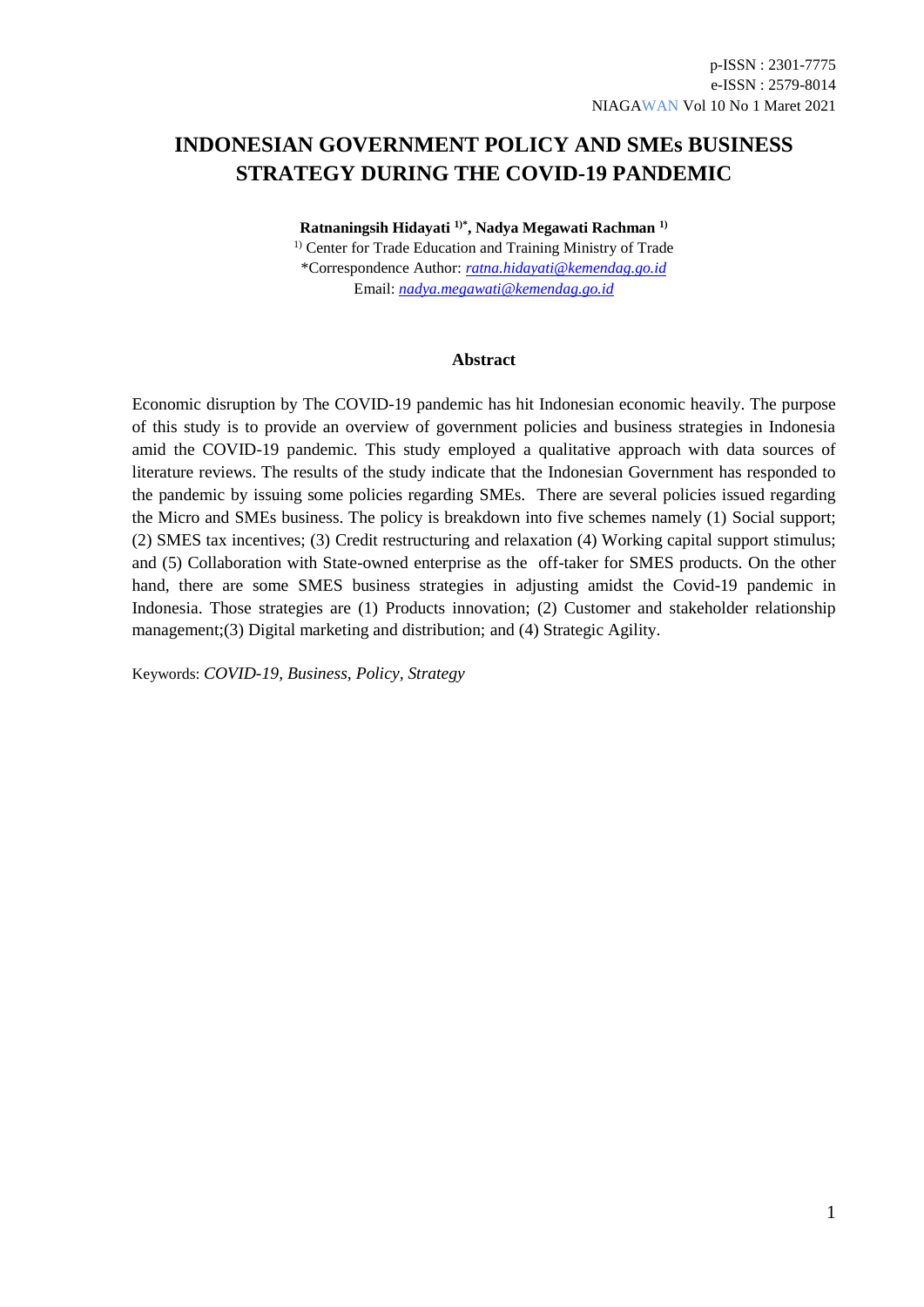## **INTRODUCTION**

COVID-19 is caused by a coronavirus which attacks the respiratory system. This virus first appeared in China's Wuhan Province in December 2019. Then cases of transmission of this virus developed very quickly even to various countries, and now it is a pandemic, sweeping the entire world. The COVID-19 pandemic has had a tremendous impact on the world economy and has even changed the order of life before 2020.

Various policies in the economic sector have been issued by governments around the world to respond to the COVID-19 pandemic. However, until now there has been no single effective policy formula that can be applied by the majority of countries in the world because this health problem is closely related to the habits of life and social order in society.

The pandemic that started in China has destroyed most of the economic foundation in various countries. Currently, China's influence on world trade is enormous. As one of the world's industrial centres, China has become a strategic trading partner for almost all countries in the world. The sluggish trade sector, due to the COVID-19 pandemic, does not only affect large-scale industries. The Small and Medium Enterprises sector is also affected by the impact of various policies implemented in place to anticipate the spread of this virus so that the area of infection does not spread. Lockdown policies in various countries have limited the space for the community to move. As a consequence, many SMEs have not been able to adapt to current conditions and temporarily close their businesses, and further face cash flow constraints, including SMEs in Indonesia.

Based on data from the UNDP Indonesia website posted on July 7, 2020, most SMEs in Indonesia are driven by young entrepreneurs. The results of a survey conducted by U-Reports (Diandra & Rahmatullah, 2020) of 756 young entrepreneur respondents in Indonesia regarding the impact of COVID-19, are as follows:

1. 79% of respondents reported that COVID-19 had a negative impact on the businesses. Of these, as many as 21% of respondents stated that their business had actually stopped because of the spread of the corona virus.

2. As many as 58% of respondents stated that they experienced a decline in turnover of up to 81%.

3. Support from the government has been received by 32% of respondents. The Indonesian government has allocated funds 677 trillion for fiscal stimulus, which consists of tax reduction, access to credit and loans, social protection support, rapid COVID-19 testing, support for utility payments and fulfillment of daily needs as well as organizing online training / seminars (webinars).

This study aims to describe SMES business strategy in Indonesia as well as the Government policy concerning the SMEs amid the COVID-19. Besides, this study is also expected to provide an overview both for the Government and SMEs business to survive during the decreasing economic growth and to recover with some adjustment in macro or microeconomic scale towards the new normal era.

### **LITERATURE REVIEW**

Small and medium-sized enterprises (SMEs), have been recognized as the backbone of economic growth. The role of SMEs in fostering endogenous sources of growth and strengthening infrastructures for rapid economic expansion and development is acknowledged because of their sheer amount, scale, and the existence of operations. The interdependence between small and big firms has contributed to the continued growth of small and medium-sized corporations.

(Aris, 2007) stated that Small and mediumsized companies could promote domestic development in new and emerging sectors and improve economic stability in a dynamic, demanding climate. SME activities have produced substantial economic growth in developing countries, including Japan, Korea, Taiwan and many others. SMEs 'contribution to the GDP / total added benefit varies from 60.0% in China, 57% for Germany, 55.3% for Japan, 50.0% for Korea and 47.3% for Malaysia. SMEs' contribution to the Gross Domestic Product (GDP).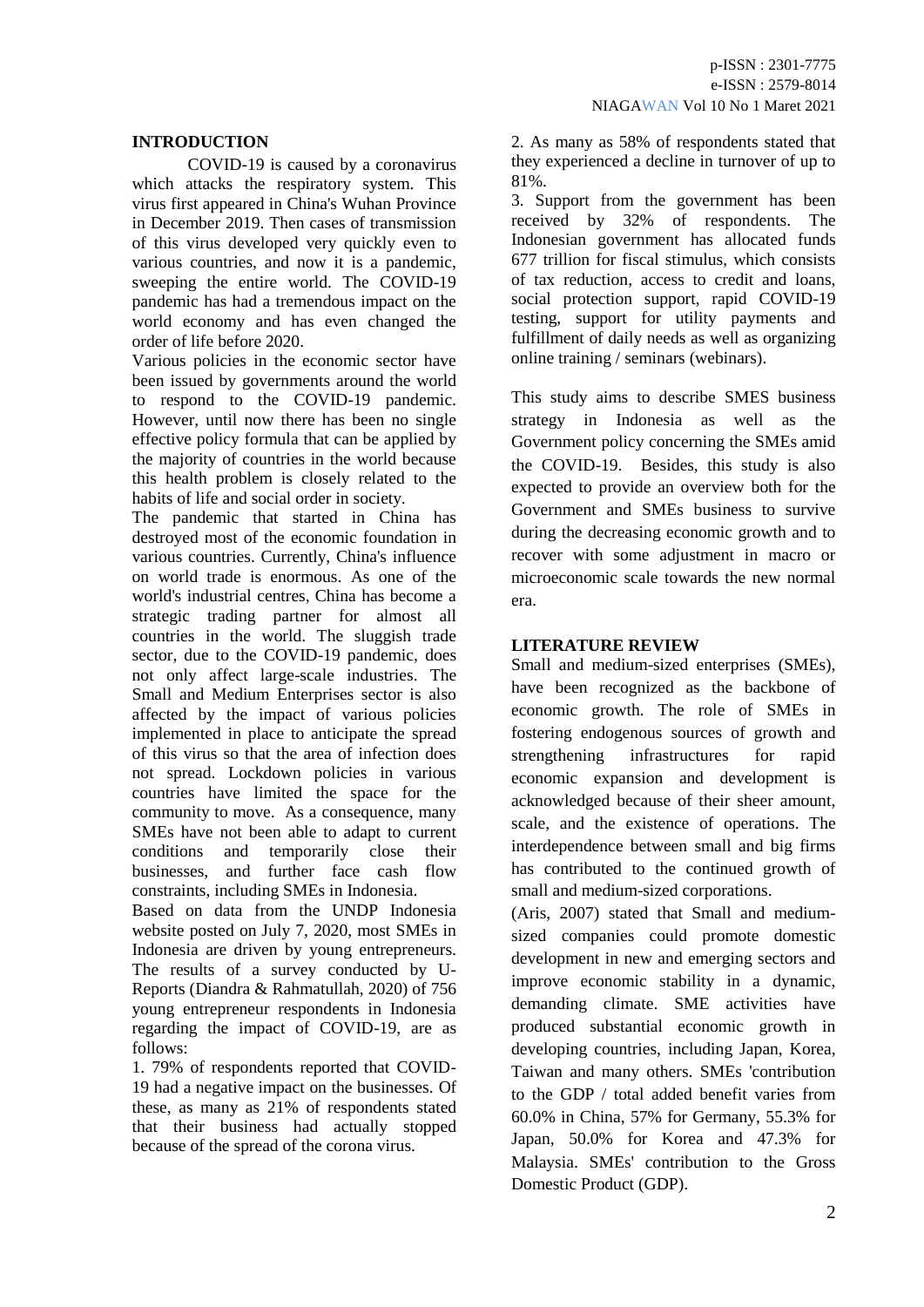(Hu, 2010) has compiled data covering thirtyseven countries over the period from the 1960s to the 1990s. These samples cover different categories of countries and territories, in particular concerning their level of economic growth. The empiric data indicates the hierarchical association between small and medium-sized businesses and economic development, with the SME sector having some significant relevance to economic growth. The study also explored whether or not there are any distinctive characteristics of the nature of the systemic relationship between the SME sector and economic development in both developed and developing economies, and believe that the empiric analysis confirms this statement. Entrepreneurship, inherited from the SME market, leads to economic growth in developed economies. In contrast, the importance of the SME sector in terms of job creation is the major contributor to economic growth in developing countries.

In Indonesia, small and medium-sized enterprises have traditionally played a leading role in domestic economic activities, in particular as a large provider of job opportunities and as a source of primary and secondary revenue for many families. Small Enterprises units of less than 20 non-farm employees are particularly essential for lowand marginal farm households in rural areas. These businesses were also an essential mechanism for the growth of local economies and communities (Tambunan, 2008).

Based on data from the Ministry of Cooperatives and SMEs in 2018, Indonesian SMEs are a critical backbone of the economy. The structure of the Indonesian economy shows that around 99% of company profile consists of the SMES sector. This sector also absorbs approximately 97% of the total workforce in the economic sector. Moreover, according to data from the Central Statistics Agency (BPS), the contribution of SMEs to Products Indonesia's Gross Domestic Product (GDP) reaches 61.41 per cent in 2018. This contribution highlighted the role of SMEs as the backbone of Indonesia's national economy (Pakpahan, 2020)

In 2019 the contribution of SMEs to national gross domestic product grew in numbers by 5%, additionally quoted from the web The Ministry of Cooperatives and SMEs targeted at the end of 2020 contributions SMEs of export value also increased to 18% from the previous figure, 14%, with a 4% increase. The contribution figure of SMES to national GDP also predicted to increase, and the entrepreneurship ratio number is 3.55%. (Marlinah, 2020)

During the Covid-19 pandemic, according to the Indonesian Ministry of Cooperatives and Small and Medium Enterprises, around 37000 SMEs were heavily impacted. Approximately 56 per cent of the data reported are related to falling revenue, 22 per cent to financial access, 15 per cent to product distribution and 4 per cent to access raw materials (Rahman, 2020). This condition has brought several consequences both to the economic growth and the SMEs business sustainability.

## **RESEARCH METHODOLOGY**

this research uses a qualitative approach. The data collection technique was carried out through relevant literature studies taken from several sources both printed and electronic media, books, and research results accessed from various electronic journals,.and secondary data obtained from desk research

# **RESULTS AND DISCUSSIONS**

## **1. Government Policy Respond**

According to the report from the Organization for Economic Co-operation and Development (OECD), the Covid-19 pandemic is affecting the economy from the supply and demand side. On the supply side, companies reduce the supply of raw materials and unhealthy labour and supply chains that are also experiencing constraints. From the demand side, lack of demand and decreasing consumer confidence in a product. OECD also stated that SMEs had a significant impact on the conditions of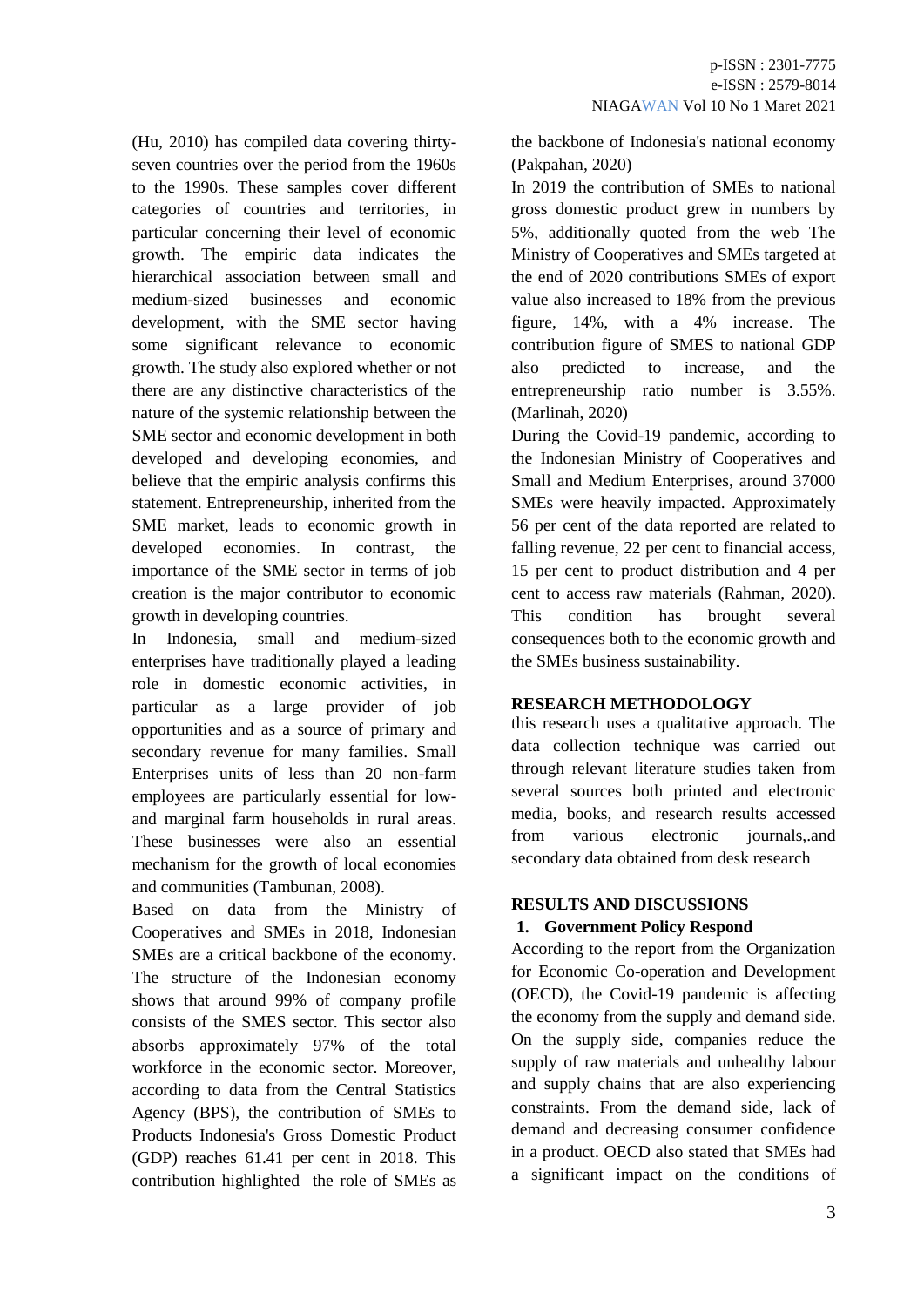Covid-19. SMEs were very vulnerable to being affected by business disruptions because they often had direct contact with tourism, transportation and the culinary industry that needed them. Fast suppliers, all of which have been significantly affected by COVID-19 (OECD, 2020). Therefore, the Government should take initiatives to create a conducive environment for economic recovery and provide more support to the SMEs.

COVID-19 is not just a global public health emergency; it has been a regional economic disaster that might surpass the 2008–09 global financial crisis. Nowadays, prevention and mitigation measures are required to reduce the transmission of the virus and save lives. They come at an expense, though, as shutdowns mean a decrease in economic development. These human and economic costs are likely to be higher for developed countries that traditionally have lower health care potential, more significant informal industries, lower capital reserves, less fiscal space, and weaker governance. Policymakers may need to consider the efficacy closely and socioeconomic implications of containment and control strategies, react to epidemiological data about how the virus spreads and aim and prevent unforeseen effects. In the near term, economic policy should concentrate on delivering humanitarian aid to distressed communities and impacted companies. The short-term aim is not to boost the economy which, considering supply-restricting containment policies, is impossible — but rather to stop widespread unemployment and bankruptcies. In the medium term, macroeconomic policy should be oriented towards stabilization steps that usually include monetary and fiscal stimuli. However, the stimulus could be less successful in many developed countries, since monetary diffusion is slow and fiscal room and fiscal multipliers are also limited. A more feasible aim for macroeconomic policy in developed countries is to prevent procyclicality, guarantee the sustainability of public utilities for the market and protect the poor. Since COVID-19 is genuinely a global shock, international collaboration is essential in economic policy, health care and research, as well as containment and mitigation efforts. Sensitive times call for well-designed government policy and efficient implementation of public services — preserving, rather than denying, macroeconomic stability and strong governance principles that work in good and poor times (Loayza & Pennings, 2020).

The Government of Indonesia has prepared five schemes for financial protection and recovery for the micro, small and medium enterprises sector (SMEs). Several schemes which also include a particular program for ultra SMEs are prepared with the hope that SMEs can survive amid the Covid-19 pandemic (Marlinah, 2020). These schemes are:

1. The first scheme is for small and medium enterprises which categorized as poor and vulnerable to being affected by Covid-19. Efforts made to ensure that business actors in this scheme become recipients of social assistance from the Government. According to Minister of Social Affairs Number 1/2018, Government must ensure that they are included as part of the recipients of social support namely PKH (Family Hope Program), food packages, cash assistance, direct cash support, as well as exemption from reducing electricity rates and pre-employment cards.

2. The second scheme is a scheme regarding tax incentives that applies to SMES actors with a turnover revenue of below Rp. 4.8 billion per year. The Government has lowered the final income tax rate (the final Pajak Penghasilan (tax income) or PPh rate) for SMEs from 0.5 to 0 per cent over six months starting from April to September 2020 this policy written in Minister of Finance Regulation (Peraturan Menteri Kuangan) Number 44/PMK.03/2020.

3. The third scheme is relaxation and SMES credit restructuring. This scheme includes the postponement of instalments and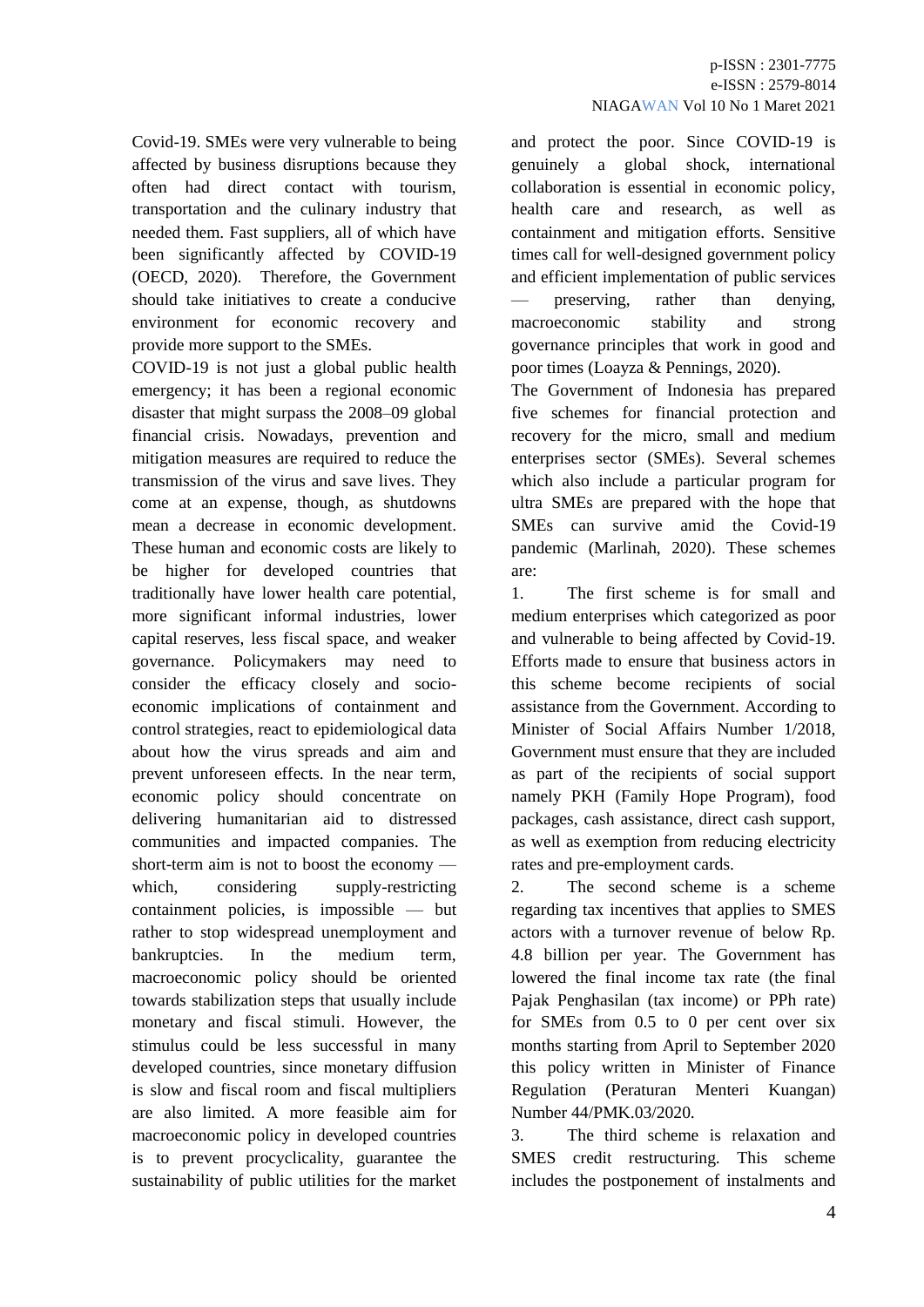interest subsidies for recipients of KUR (People's Business Credit), UMi (Ultramicro Credit), PNM Mekaar (Permodalan Nasional Madani Fostering Prosperous Families), LPDB (revolving fund management institutions), and recipients of capital support from several ministries. The first SMES credit restructuring was carried out by relaxing asset quality assessments based on Financial Services Authority Regulations Number 11 / POJK.03 / 2020 and 14 / POJK.05 / 2020. Assets quality in loans of up to IDR 10 billion can only be based on the accuracy of principal/interest payments. Additionally, restructuring was carried out, namely debtor credit affected by Covid-19 was determined to be current since it was restructured and restructuring was carried out without a ceiling limit/type of financing. UMKM credit restructuring was also carried out by postponing principal and subsidies. This policy received a legal umbrella from the Minister of Finance Regulation Number 65 / PMK.05 / 2020 which was later updated with PMK Number 85 / PMK.05 / 2020.

4. The fourth scheme, the Government will also impose expansion financing support for SMEs, in the form of working capital assistance stimulus. The Government prepares emergency working capital assistance designed explicitly for SMES entrepreneurs who are severely impacted by Covid-19. The data shows that currently, there is 41 million SMES business have already connected with financial institutions and banks. Meanwhile, there are still 23 million SMEs who have never received financing from financial institutions or the banking system. Therefore, for SMEs that are bankable, the financial support distribution will go through the expansion of the KUR program and at the same time encourage financial inclusion. On the other hand, for those who are not bankable, the distribution can be done through UMi, Mekaar, or other program schemes

5. The fifth scheme, through the ministry, State-Owned Enterprises and local government institutions. These agencies will act as a buffer in the SMES ecosystem at the stage of recovery and business consolidation during and after the Covid-19 pandemic. For example, State or region owned enterprise become an off-taker (absorber) for the production of SMES business in the fields of agriculture, fisheries, culinary, to home industries. President also strongly reminds the local governments to reallocate the budget and refocus it to the economic stimulus program regarding the SMES sector.

## **2. Indonesia SMEs Business Strategy during Covid-19 Pandemic**

One of the most significant determinants of success for SMEs is their flexibility in paying close attention to the needs and expectations of customers. When there are drastic changes caused by this pandemic, many business models or businesses cannot survive, but new opportunities will be created (Venkatesh, 2020). In this condition, it is understandable if SMEs find it very difficult to focus on identifying and exploring new opportunities with lost profits, customers and even key employees. However, with the survival of the SMEs at stake, owners must exercise resilience and adopt a mindset to recognize and identify opportunities to bounce back and move forward. The following are the business strategies carried out by Indonesian SMES in dealing with the COVID-19 pandemic:

1. Products innovation

(Kumala & Junaidi, 2020) explained that in Indonesia, SMEs entrepreneurs' corporate strategy is product innovation. In time of the Covid-19 pandemic, the business opportunity will likely increase in-store online sales. Therefore, they need to offer various innovative products. Process innovation also a vital part to increase efficiency. The production process will be more effective and efficient if there is a standardization of value chain activities such as design, sourcing, manufacturing, and retail instead of designing products to meet specific markets. Hence, (Lee & Marvel, 2009) described that most of South Korean SMEs have successfully implemented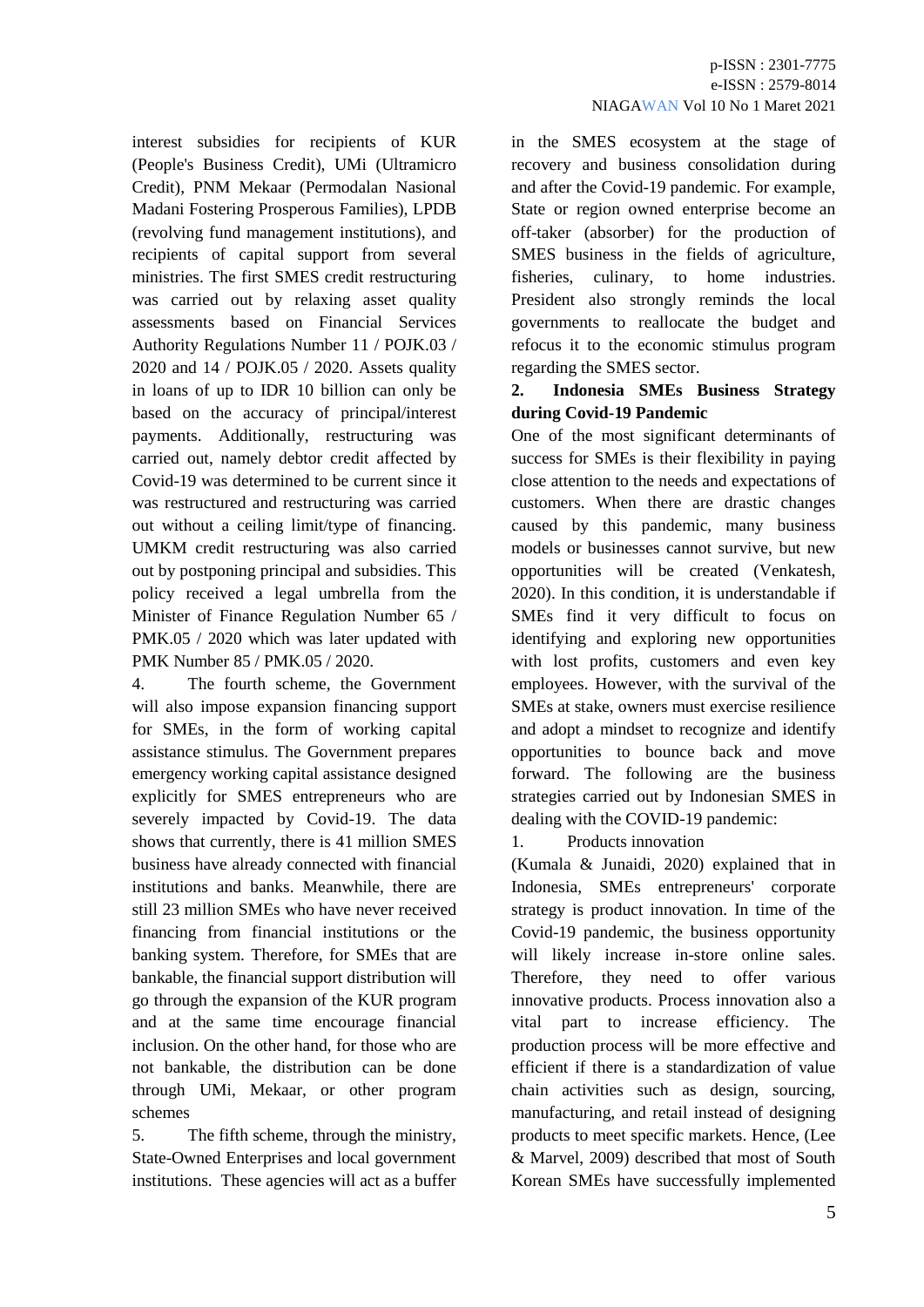this cost leadership strategy by expanding their volume through internationalization in overseas markets

2. Service quality improvement

Apart from paying attention to consumers, it is also necessary to pay attention to the team or partners. Based on the survey conducted in the research, SMES actors maintain Good relations with partners, among others, with suppliers and distributors (Nugraheni et al., 2020). Maintaining relationships with existing customers is essential for business actors, and communicating effectively with customers is the key to building trust (Liguori & Pittz, 2020). Also, (Kwaku & Satyendra, 1998) explained that a combination of customer orientation and an innovation strategy has a beneficial effect on the performance of the new product. In exchange, it raises sales growth. There is a correlation between customer orientation and product quality which, in turn, affects efficiency. Delivering consistently high-quality products and services to customers could allow the SMEs to gain a sustained competitive edge in the marketplace. The significance of the effect of customer orientation on performance in small and medium-sized enterprises demonstrates the need for a deeper understanding of the organizational factors that decide the degree and shape the direction of a customer-oriented culture within the business. The results of this study suggest it is the high levels of market dynamism and competitive intensity does not seem to result in increased concentration on customer-oriented strategies for small and medium-sized enterprises. While some companies are expected to participate in intensified customer-oriented practices under highly volatile or challenging environments, others may pursue cost or price-cutting strategies to compensate or adapt to competitive pressures. However, it must be borne in mind that the benefits of such initiatives are supposed to be short-lived and, over the long term, they have little impact on profitability. A high degree of concentration on

innovation appears to be related to a higher level of consumer orientation since dedication to innovation would cause a business to become actively based and therefore, more customer-oriented. The outward emphasis would also allow the firm to find more business opportunities relative to its competitors, who are characterized by a low level of customer orientation and an internal focus.

3. Strengthen the collaboration

SMES actors recognize that collaboration with partners is necessary for the development of their businesses. Collaboration with partners can also be used to get new ideas, and when businesses need help. The collaboration is carried out by associating with organizations with SMEs in similar fields to expand business networks(Agus Setiono, 2020). Moreover, (Lasagni, 2012) argues that the performance of innovation is higher for SMEs who work to strengthen relations with innovative providers, users and customers. Also, the findings of this paper support the view that, if they improve relations with laboratories and research institutes, SMEs will have better new product development results

4. Utilize the Technology

Many of the Indonesian SMEs Entrepreneurs have already familiar with technology to boost their productivity and sales. The hard time during Covid-19 pandemic is accelerating the technology and e-commerce adoption among the SMEs Entrepreneurs. Online sales and online marketing are forms of utilizing technology. Through e-commerce, a new digital market with easy access, more transparent and more efficient can be created. The SMEs entrepreneurs can use several ecommerce sites in Indonesia include Shopee, Tokopedia, Bukalapak, Lazada, Blibli and many other marketplace e-commerce. Ecommerce influences on improving the performance of SMEs, namely by reducing transaction costs and coordinating economic activities between business partners (Hanum & Sinarasri, 2018). Also, to meet market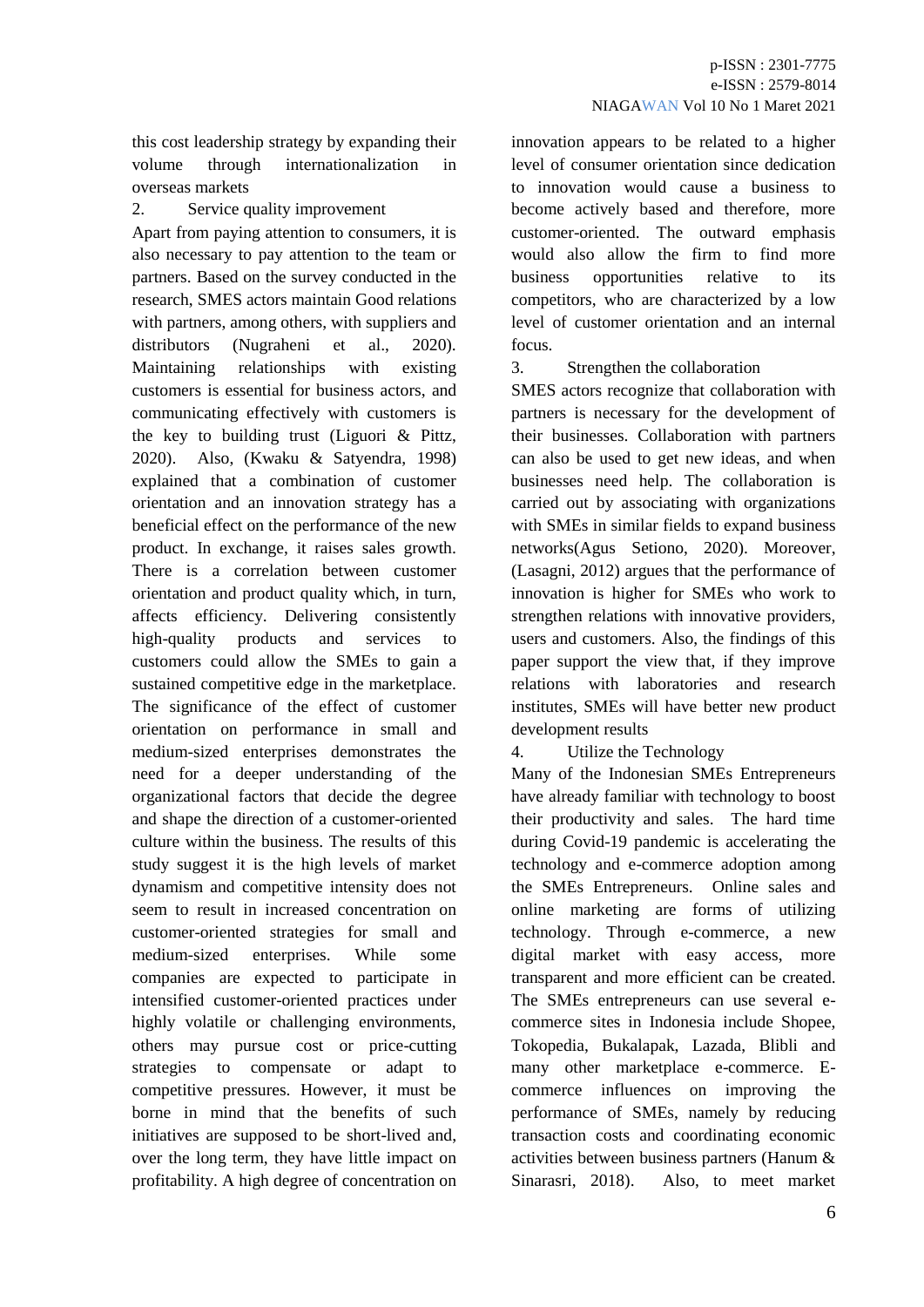objectives and to improve SMEs goods or services, the correct digitalization approach is essential to be more successful. Cultural complexity, plurality and collective encouragement are the economic advantages. Digital networks must be thoroughly checked in the course of the digital transition. The measures to be taken in digital transformation in small and medium-sized companies are as follows: 1) the right approach and general perception, 2) the right lead, 3) the launch of a superior digital business hub, 4) the implementation of a digital plan, 5) the implementation, information acquisition and exploration, and 6) the emergence of new digital ability (Casalino et al., 2015)

## 5. Strategic Agility

Strategic Agility is the company's ability to respond quickly to changing environmental conditions (Gerald et al., 2020). Flexibility in the company's operational response to discontinuity and volatility in the environmental business defines a company's Strategic Agility. Companies with Strategic Agility capabilities can successfully predict and adapt to new opportunities and threats. In line with this, (Mavengere, 2013) argues that Strategic Agility is related to organizational sensitivity or being armed with foresight to understand and predict new events in the environment in which the organization operates. It is the strong ability to identify and react to environmental opportunities and threats with prosperity, speed, and agility. (Shin et al., 2015; Tallon & Pinsonneault, 2011) in their research on the effect of strategic agility on firm's performance and operations states that strategic agility shows a more substantial direct effect as well as indirect (mediation) effect through operational responsiveness to customer retention.

Conversely, strategic agility does not affect financial performance either directly or indirectly through operational responsiveness. (Yun et al., 2015) stated that SMEs could not survive if they do not accept open innovation in knowledge strategies and business models.

SMEs that exhibit absolute limitations in resources and human resources should adopt an open innovation strategy to secure a more diverse resource from the external market and knowledge base rather than preparing all their resources and capabilities.

## **CONCLUSION**

Indonesian SMES business has severely hit by the COVID 19 pandemic. This situation demanded the SMEs to implement business strategies in order to survive. Those strategies are (1) Innovation; (2) Customer and stakeholder relationship management;(3) Digital marketing and distribution;(4) Strategic Agility. On the other hand, the Indonesian Government has responded to the pandemic by issuing some policies regarding SMEs. There are several policies issued and breakdown into five schemes namely (1) social support; (2) SMEs tax incentives; (3) Credit relaxation and restructuring (4) working capital assistance stimulus; and (5) Collaboration with Stateowned enterprise to absorb SMEs production. Due to the Pandemic situation, the data is limited to the desk research and literature review. More comprehensive research with primary data with sufficient sample is very much recommended for further analysis. This study will be useful for the Indonesia Government Agency whose duty is to provide assistance and support for SMEs to formulate a high impact and reliable policy and programs to provide a safety net for economic recovery, particularly for the SMEs Sector.

## **REFERENCES**

- Agus Setiono, B. (2020). *Strategi Bertahan Bagi UKM Hadapi Krisis Akibat Covid-19*.
- Aris, N. M. (2007). SMEs: Building blocks for economic growth. *Department of National Statistics, Malaysia*.
- Casalino, N., De Marco, M., & Rossignoli, C. (2015). The extensiveness of manufacturing and organizational processes: an empirical study on workers employed in the European SMEs. In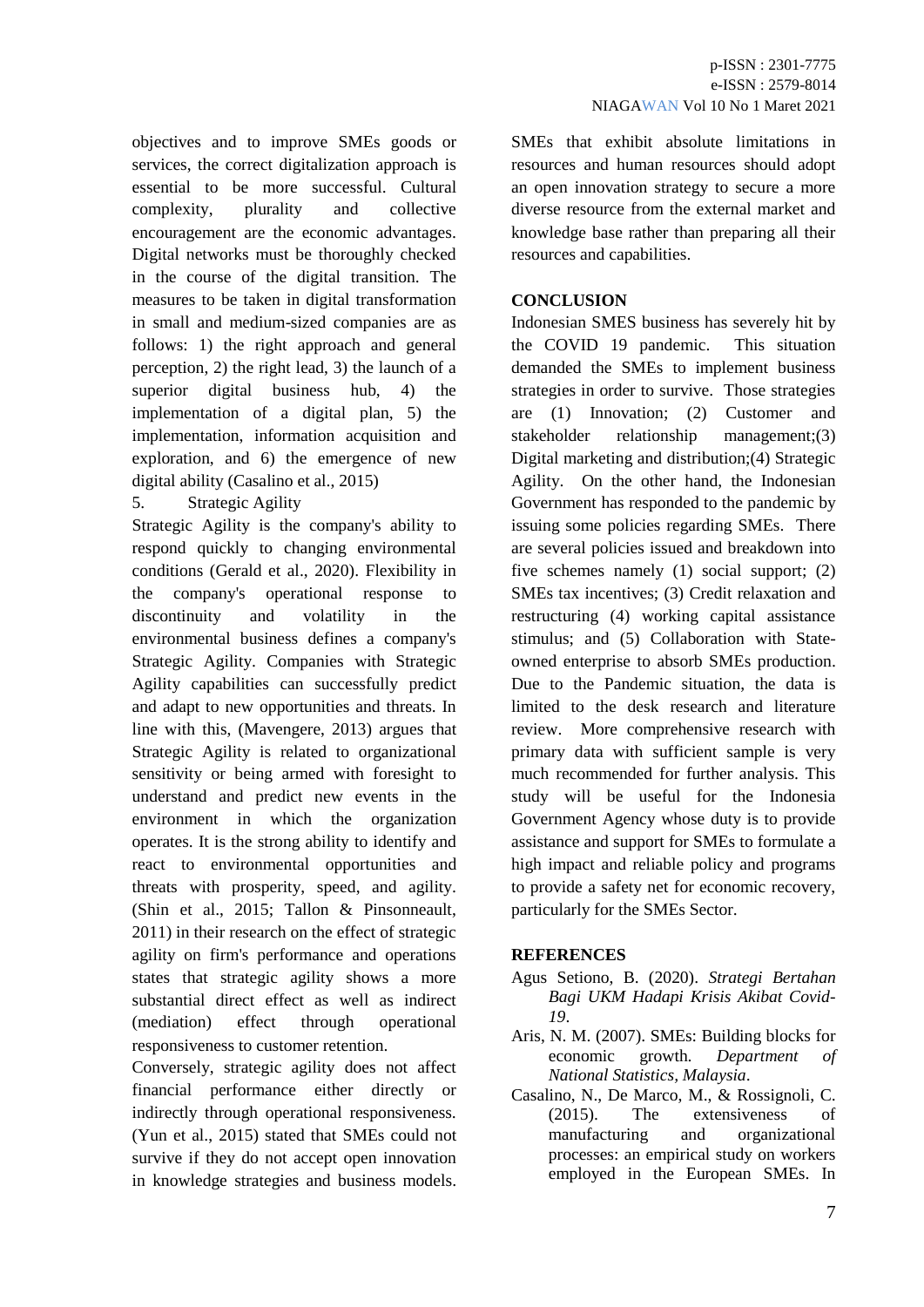*Smart Education and Smart e-Learning* (pp. 469–479). Springer.

Diandra, Lady, & Rahmatullah, Y. F. (2020). *Result of Survey on Impact of COVID-19 on Youth Entrepreneurs in Indonesia Entrepreneurs* (Issued June 2020- UNDP).

https://www.undp.org/content/dam/indon esia/2020/DOCS/INS-Report-survey-onimpact-of-COVID19-to-YE-in-Indonesia.pdf

- Gerald, E., Obianuju, A., & Chukwunonso, N. (2020). Strategic agility and performance of small and medium enterprises in the phase of Covid-19 pandemic. *International Journal of Financial, Accounting, and Management*, *2*(1), 41– 50.
- Hanum, A. N., & Sinarasri, A. (2018). Analisis faktor-faktor yang mempengaruhi adopsi e commerce dan pengaruhnya terhadap kinerja umkm (studi kasus umkm di wilayah kota semarang). *MAKSIMUM*, *8*(1).
- Hu, M.-W. (2010). SMEs and economic growth: entrepreneurship or employment. *ICIC Express Letters*, *4*(6), 2275–2280.
- Kumala, R., & Junaidi, A. (2020). Strategi Bisnis Dan Pemanfaatan Kebijakan Pajak Di Masa Pandemi COVID-19 Dan Era New Normal (Studi Kasus Pelaku UKM Marketplace). *Prosiding Seminar STIAMI*, *7*(2), 98–103.
- Kwaku, A., & Satyendra, S. (1998). Customer orientation and performance: a study of SMEs. *Management Decision*, *36*(6), 385–394. https://doi.org/10.1108/00251749810223

592 Lasagni, A. (2012). How Can External Relationships Enhance Innovation in SMEs? New Evidence for Europe\*. *Journal of Small Business Management*, *50*(2), 310–339. https://doi.org/10.1111/j.1540-

627X.2012.00355.x

- Lee, I. H., & Marvel, M. R. (2009). The moderating effects of home region orientation on R&D investment and international SME performance: Lessons from Korea. *European Management Journal*, *27*(5), 316–326. https://doi.org/10.1016/j.emj.2009.04.011
- Liguori, E. W., & Pittz, T. G. (2020).

Strategies for small business: Surviving and thriving in the era of COVID-19. *Journal of the International Council for Small Business*, 1–5.

- Loayza, N. V, & Pennings, S. (2020). *Macroeconomic policy in the time of COVID-19: A primer for developing countries*. World Bank.
- Marlinah, L. (2020). Peluang dan Tantangan UMKM Dalam Upaya Memperkuat Perekonomian Nasional Tahun 2020 Ditengah Pandemi Covid 19. *JURNAL EKONOMI*, *22*(2), 118–124.
- Mavengere, N. (2013). *Information systems role in strategic agility: A supply chain context*.
- Nugraheni, A. P., Pramudyastuti, O. L., & Sunaningsih, S. N. (2020). STRATEGY<br>OF SMEs IN THE COVID-19 OF SMEs IN THE COVID-19 PANDEMIC PERIOD. *Jurnal Akuntansi & Perpajakan Jayakarta*, *2*(1), 45–52.
- OECD. (2020). *SME Policy Response*. https://read.oecdilibrary.org/view/?ref=119\_119680 di6h3qgi4x&title=Covid-19\_SME\_Policy\_Responses
- Pakpahan, A. K. (2020). COVID-19 DAN IMPLIKASI BAGI USAHA MIKRO, KECIL, DAN MENENGAH. *Jurnal Ilmiah Hubungan Internasional*. https://doi.org/10.26593/jihi.v0i0.3870.59 -64
- Rahman, R. (2020). 37,000 SMEs hit by COVID-19 crisis as Government prepares aid. *April*. https://www.thejakartapost.com/news/20 20/04/16/37000-smes-hit-by-covid-19 crisis-as-government-prepares-aid.html
- Shin, H., Lee, J. N., Kim, D., & Rhim, H. (2015). Strategic agility of Korean small and medium enterprises and its influence on operational and firm performance. *International Journal of Production Economics*, *168*, 181–196. https://doi.org/10.1016/j.ijpe.2015.06.015
- Tallon, P. P., & Pinsonneault, A. (2011). Competing perspectives on the link between strategic information technology alignment and organizational agility: insights from a mediation model. *Mis Quarterly*, 463–486.
- Tambunan, T. (2008). SME development, economic growth, and government intervention in a developing country: The